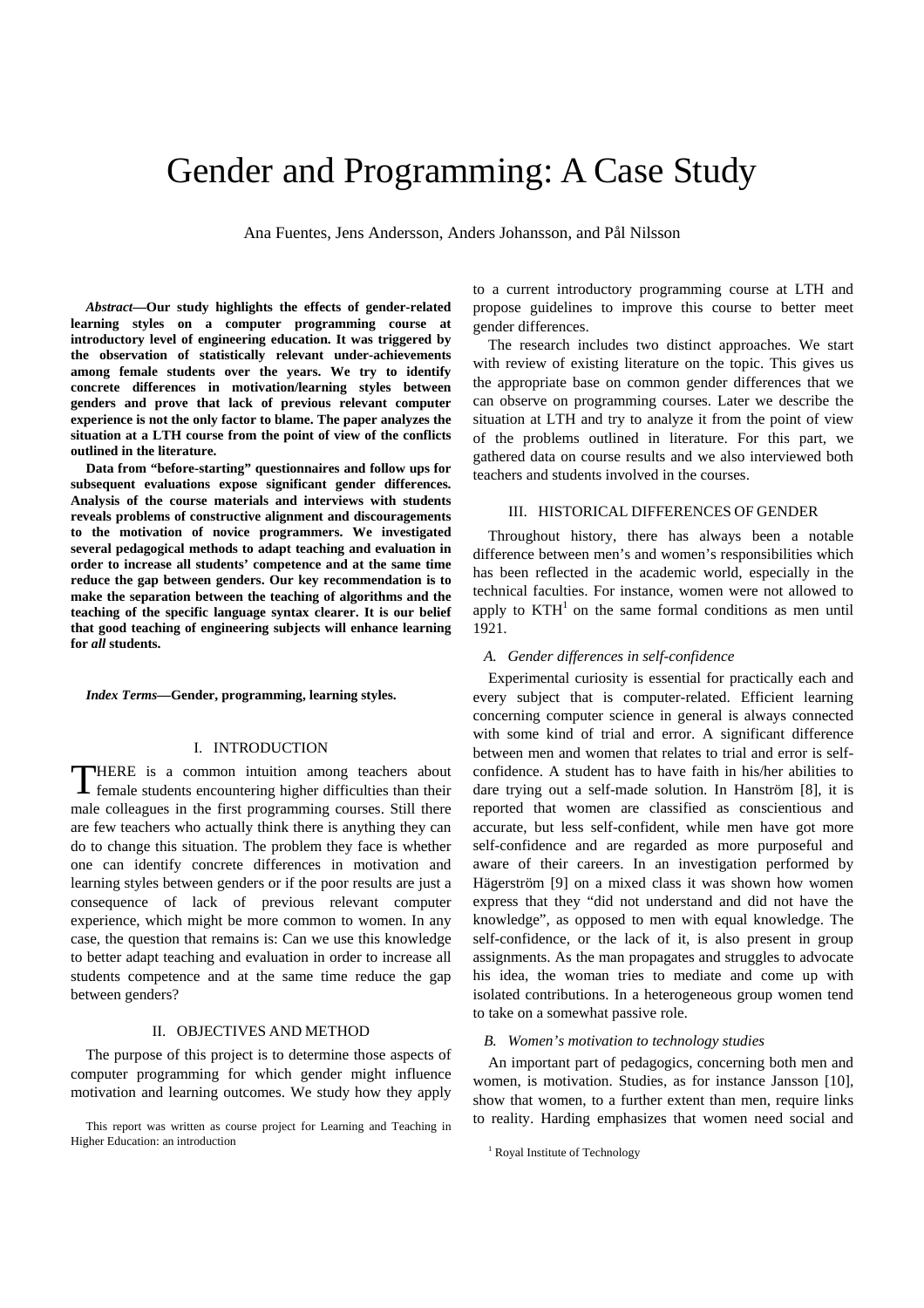humanistic perspective to be motivated to study a specific subject [11]. According to Cockburn [7] programming is an own subculture, both regarding language and jargon. This subculture is created by men and for men.

## *C. Difficulties with the integration*

In [9], difficulties of attracting women's interest to a subject area built by men are observed. Both languages and course plans are often based on what men consider convenient. Trying to equalize this environment a posteriori is therefore difficult. One such example is that due to the majority of male students, mostly men will graduate. A natural result is that lecturers and teaching assistants are mainly men. According to the opinion of Romano [5], there exists a lot of problems with male teaching assistants as some of them consider female students as potential dates. He is furthermore reporting that a male teaching assistant in general will treat male and female students differently. The special treatment of women is not necessarily positive.

## IV. BACKGROUND

The department of Computer Science is responsible for the first programming course in most of engineering education programs at LTH. These courses account for around 700 students every year, divided according to their majors. The courses consist of 12 to 15 2-hours lectures, paper exercises and compulsory laboratory assignments. Assessment occurs in the form of those individual home assignments —a larger working computer program— and a final written exam. In the course we study, the teacher has established "before-starting" questionnaires to appraise students' previous knowledge. This poll has proven to be a valuable tool for dividing students into level groups for the exercises sessions.

One common aspect to almost all engineering studies at this university is a severe predominance of male population. In the overall introductory programming courses women represent 25% of the total number of students, but distribution is certainly uneven, dropping below 10% for specific computer oriented degrees as it happens in our case study course [2]. Not surprisingly, female teachers are underrepresented as well. It is for this reason that women associations are of special importance at these institutions. They provide a network of female junior and senior students and in some cases they even participate in programming instruction.

## V. DESCRIPTION OF THE TEACHING SITUATION

The fuzzy problem of women performing below expectation in initial programming courses must be concretised before seeking any reasonable solution to it. On one hand we have teachers' vague observations on class learning differences. On the other hand, as education becomes more student oriented, we should practice what we preach and ask the students for their views on the matter. We have been honoured to interview Linda Andersson, fourth year student of

Computer Science and chairwomen for Dchip<sup>2</sup> board, about her opinions on the matter.

From the teachers' point of view, a normal explanation to this education problem is often given on student's characteristics. It is called *blame-the-student* theory (see [4]), based on student's deficit. Indeed there is much evidence in the literature that for females, lack of early computing experience puts this group at a distinct disadvantage [3]. This is also apparent from the "before-starting" questionnaire, where proportionally more women than men state *no previous programming experience.* 

Remarkably, the fact is that among those with the lowest previous knowledge, men still achieve better results than women in later exams. Performance evens up for more skilled programmers. So if people with no previous programming experience do develop differently —in our case: women seem to be learning less— we can suspect that there are some other underlying discrepancies, besides just their "previous knowledge". Women may be slated for lacking general skills to work with computers. But this simplification has no support in the literature and would definitely not help to solve the problem. So we must go further and try to identify specific learning distinctions that we can meet in our teaching.

### *A. Alignment problem*

We found that the course might be sending the wrong signals to the students about what is expected from them. Some women complain that they seem to be expending a lot of time with the course but that at the end they were still not prepared to answer the questions in the exam.

According to the constructive alignment theory [4], course objectives, teaching methods and assessment must be at the same level. In this case we find that the objectives stated in the official course description<sup>3</sup> are appropriately assessed in the exam. However, it is in the teaching/learning methods where the mismatch occurs. The focus shifts to learn a language (Java) and produce working programs. Most learning activity is directed toward *implementing* programs on the computer. This derives from the fact that both computer intensive activities are compulsory to pass the course, whereas paper exercises as the ones appearing on the exams are voluntary. As a consequence, much time and effort are consumed on mastering the programming language, the compilator and the operating system. This may be a larger problem for the female students as they are more prone to focus on details [8].

## *B. Self-confidence problem*

Is women's self-confidence in any way different from men's? As one professor has noted, "[Self-confidence and the

<sup>&</sup>lt;sup>2</sup> Dchip is a women association for computer science students at LTH http://www.efd.lth.se/proj/d-chip/

<sup>&</sup>lt;sup>3</sup> To provide knowledge and methods for analysis of problems in different areas, particularly with the aid of a computer. To give an introduction to object-oriented programming and important concepts such as, objects, classes and inheritance. In addition, to give knowledge in fundamental programming and data structures and skills in the Java programming language.